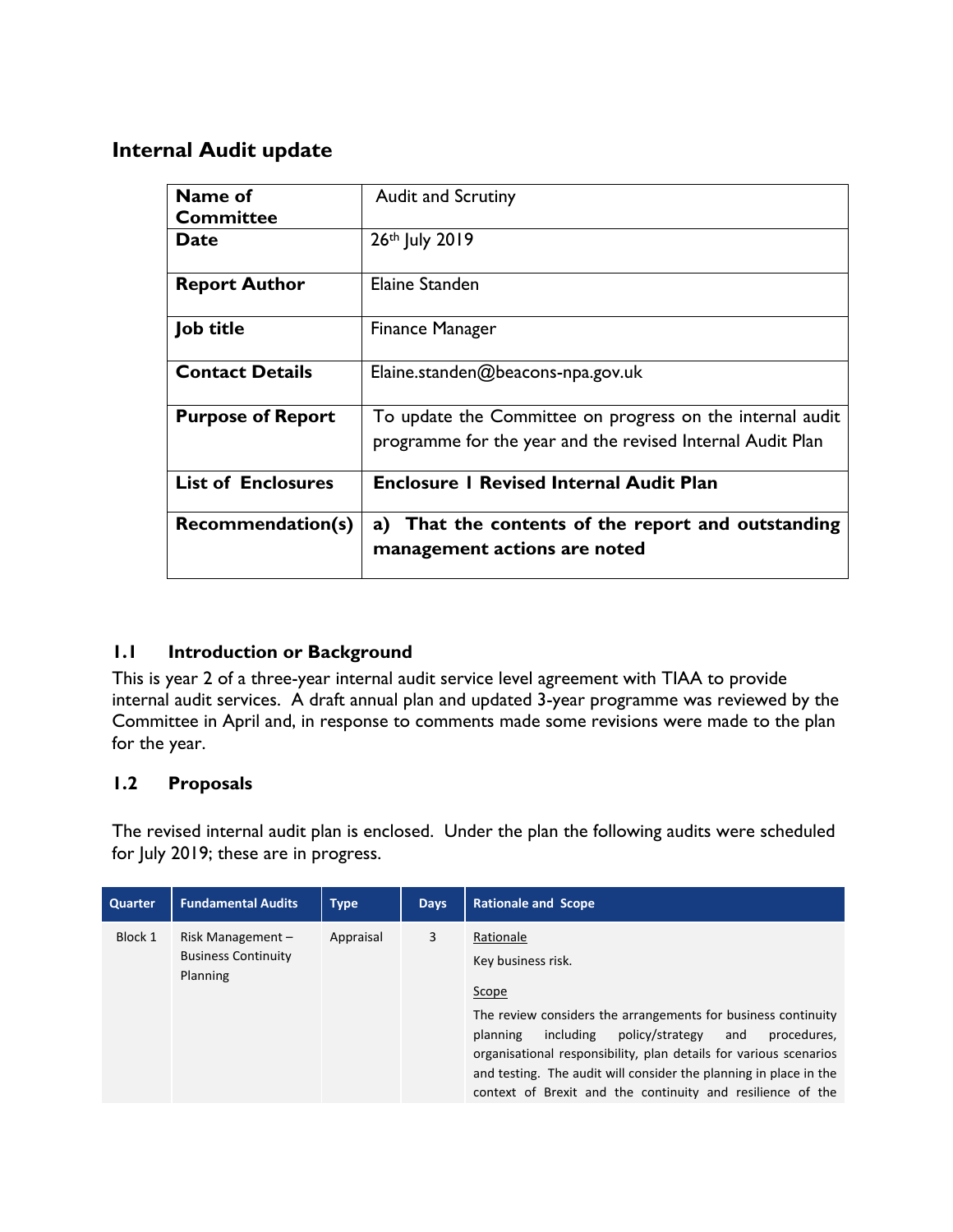| <b>Quarter</b> | <b>Fundamental Audits</b>        | <b>Type</b> | <b>Days</b> | <b>Rationale and Scope</b>                                                                                                                                                                                                                                                                                                                                                                                                                                                                        |
|----------------|----------------------------------|-------------|-------------|---------------------------------------------------------------------------------------------------------------------------------------------------------------------------------------------------------------------------------------------------------------------------------------------------------------------------------------------------------------------------------------------------------------------------------------------------------------------------------------------------|
|                |                                  |             |             | response by the Authority. The scope of the review does not<br>include providing assurance that the business continuity<br>planning covers all the risks faced, or that the arrangements<br>proposed operate continuously and effectively.                                                                                                                                                                                                                                                        |
| Block 1        | ICT Security - Cyber<br>Security | Assurance   | 3           | Rationale<br>A review of ICT is included in each year of the Strategic Plan.<br>Scope<br>The high level review will consider the practical and technical<br>security measures that the organisation has deployed to<br>minimise the risk of succumbing to a cyber-incident. It will also<br>consider the extent to which staff awareness has been<br>addressed to minimise the risk of behaviours giving rise to a<br>cyber-incident.<br>The audit will be undertaken by a specialist IT auditor. |
| Block 1        | <b>Human Resources</b>           | Assurance   | 3           | Rationale<br>Operational risk area.<br>Scope<br>The review will consider whether Human Resources (HR)<br>processes and records are appropriate to the needs of the<br>organisation and identify if any improvements can be made in<br>the way information on staff absence, recruitment, expenses,<br>timesheets, performance and other records are managed and<br>processed. The audit will consider whether appropriate staff<br>and other resources are available for robust HR management.    |

## **1.3 Implications**

Actions arising from the above audits will be assigned to managers and monitored by CGT. Below is a summary of the remaining actions arising from 2018/19 audits. An audit review of implementation of all management actions arising from 2018/19 will be undertaken in the Autumn.

| 2018/19 - YEAR 1 - Block 1- 11-15th June 2018                                        |                                   |                                                                                      |          |         |  |
|--------------------------------------------------------------------------------------|-----------------------------------|--------------------------------------------------------------------------------------|----------|---------|--|
| Governance – Performance Management                                                  |                                   |                                                                                      |          |         |  |
| <b>Outstanding Actions</b>                                                           | <b>New</b><br>process<br>or Task? | <b>Issues or further action</b><br>identified                                        | When by? | Who by? |  |
| All reporting officers<br>must provide a<br>comment against each<br>PI on at least a | Process                           | Information is missing and is<br>not being chased up by<br>department/service leads. |          |         |  |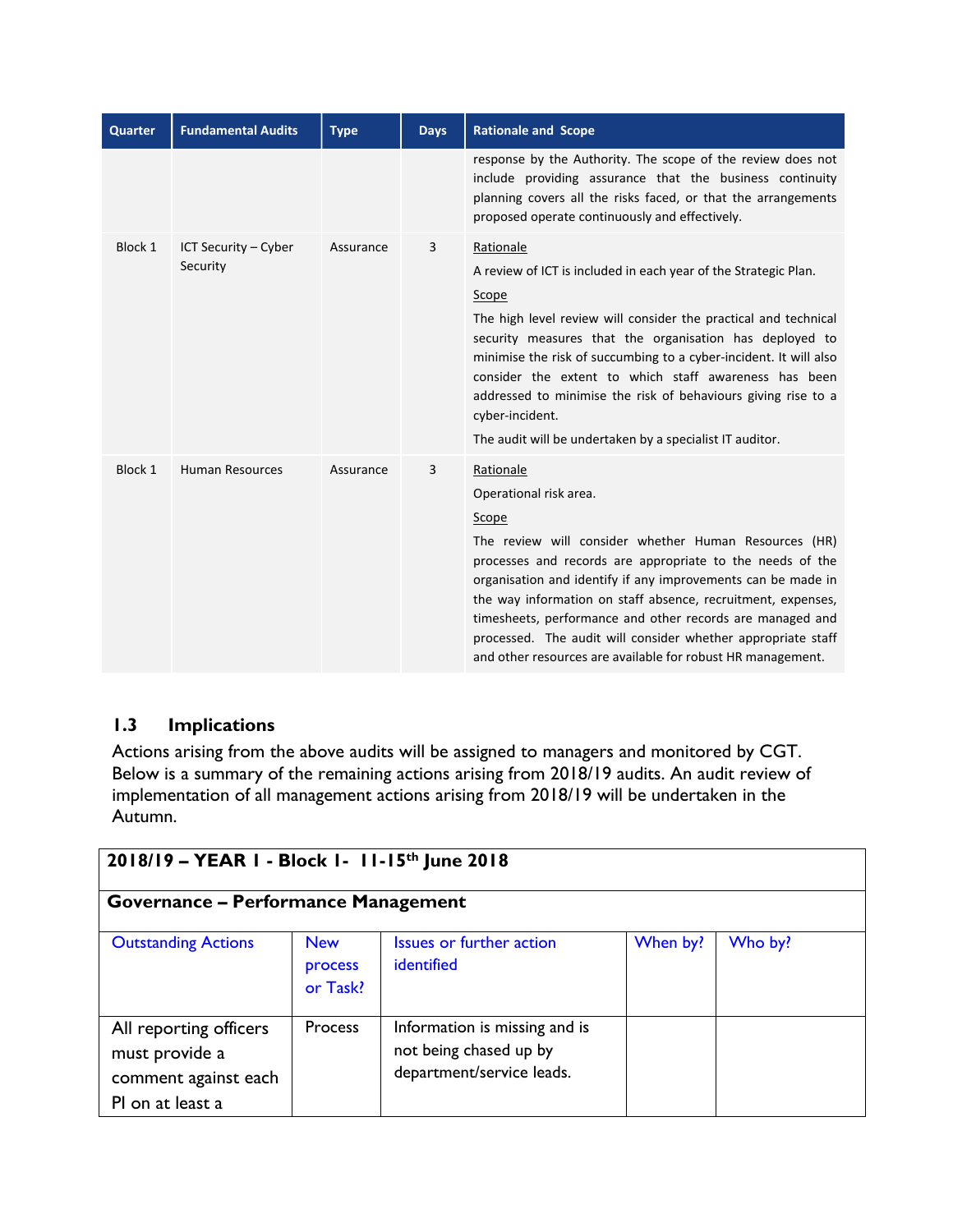| quarterly basis – these<br>will be reviewed by<br>Managers.                                                                                                            |      | <b>Action:</b><br>Review use and management of<br>Ffynnon to ensure best value                           | 31/3/20 | <b>CGT/DMT</b>    |
|------------------------------------------------------------------------------------------------------------------------------------------------------------------------|------|----------------------------------------------------------------------------------------------------------|---------|-------------------|
| A summary report<br>including officer<br>commentary and any<br>Manager comment is<br>compiled by the IT<br>Manager for the<br>quarterly report to<br>the A&S Committee | task | <b>Action:</b><br>Content and format of report<br>to be reviewed in time for QI<br>ASC reporting 2019/20 | 26/7/19 | <b>IT</b> manager |

# **General Data Protection Regulations readiness**

| <b>Outstanding Actions</b>                                                                                                     | <b>New</b><br>process<br>or Task? | Issues or further action<br>identified                                                                                                                                                           | When by? | Who by?        |
|--------------------------------------------------------------------------------------------------------------------------------|-----------------------------------|--------------------------------------------------------------------------------------------------------------------------------------------------------------------------------------------------|----------|----------------|
| A mechanism for<br>monitoring progress<br>against the Data<br><b>Protection Act 2018</b><br>compliance plan be<br>established. | <b>Process</b>                    | <b>Action:</b><br>Review of progress on<br>outstanding actions to be<br>included in future Corporate<br>Governance Team agendas. A<br>progress review is being carried<br>out by the IT Manager. | 31/8/19  | IT Manager/CGT |

#### **2018/19 – YEAR 1 - Block 2 - 8 th - 12th October 2018**

# **Project Management**

| <b>Outstanding Actions</b>                                                                          | <b>New</b><br>process<br>or Task? | Issues or further action<br>identified                            | When by? | Who by?                  |
|-----------------------------------------------------------------------------------------------------|-----------------------------------|-------------------------------------------------------------------|----------|--------------------------|
| Grants Policy to be<br>drafted, to include<br>process of initiation<br>and review on<br>completion. | Task                              | <b>Action:</b><br>Project Closure template<br>document is drafted | 30/9/19  | <b>Delivery Director</b> |
| <b>Strategic control</b>                                                                            |                                   |                                                                   |          |                          |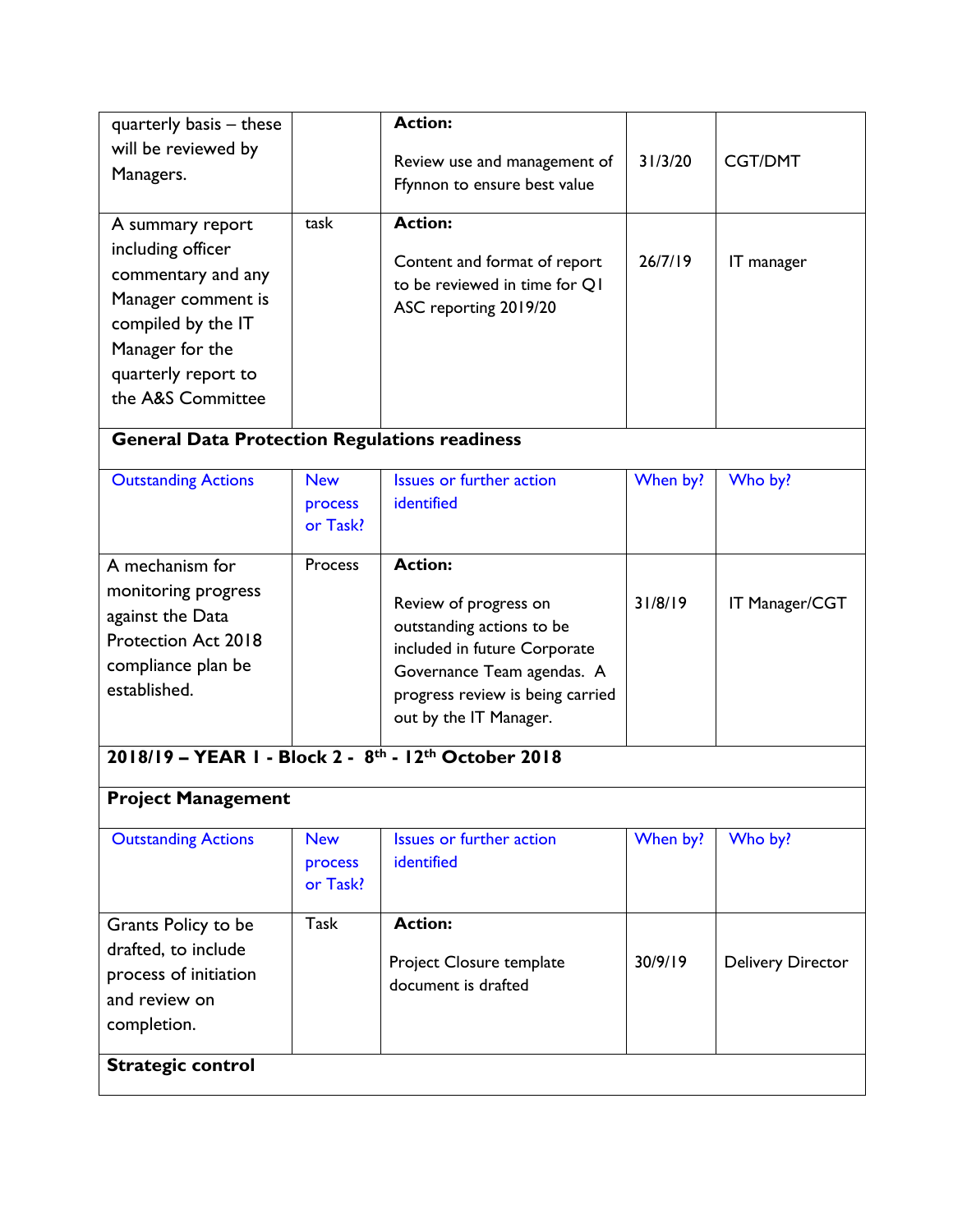| <b>Outstanding Actions</b>                                                        | <b>New</b><br>process<br>or Task? | Issues or further action<br>identified                                                                                                                    | When by? | Who by?                                             |
|-----------------------------------------------------------------------------------|-----------------------------------|-----------------------------------------------------------------------------------------------------------------------------------------------------------|----------|-----------------------------------------------------|
| Member role<br>description to be<br>reviewed jointly by all<br>three Welsh NPA's. | Task                              | <b>Action:</b> review the generic<br>role description. This is a<br>requires National Parks Wales<br>consideration and will take<br>some time to process. | 31/3/20  | <b>CEO</b><br><b>Democratic</b><br>Services Manager |

# **Key Financial Controls**

| <b>Outstanding Actions</b>                                                                                                                                                                                                                                                       | <b>New</b><br>process<br>or Task? | <b>Issues or further action</b><br>identified                                                                                                                                          | When by? | Who by?                |
|----------------------------------------------------------------------------------------------------------------------------------------------------------------------------------------------------------------------------------------------------------------------------------|-----------------------------------|----------------------------------------------------------------------------------------------------------------------------------------------------------------------------------------|----------|------------------------|
| Staff advised/reminded<br>that they should notify<br>their line manager and<br>the HR Officer of any<br>conflict of interest<br>arising from their role,<br>such as also acting as a<br>supplier to the<br>Authority and that this<br>will be recorded on<br>their personal file | Task/<br>process                  | Code of conduct for staff has<br>been incorporated into HR<br>policies and approved by NPA<br>All staff have been asked to read<br>the updated policies and sign a<br>form to confirm. | 31/7/19  | All staff              |
| Payroll Procedures and<br>documentation should<br>be reviewed and<br>updated if necessary.                                                                                                                                                                                       | Task                              | Procedures have not been<br>updated recently and will<br>required some revision.<br>Original deadline revised.                                                                         | 30/09/19 | <b>Finance Manager</b> |

### **1.4 Risk**

Internal audits address areas assessed as higher risk for the Authority and will recommend actions which will help to manage and reduce risks. Internal audit is one of the tools which is used by Members and management to gain assurance that internal controls are operating effectively.